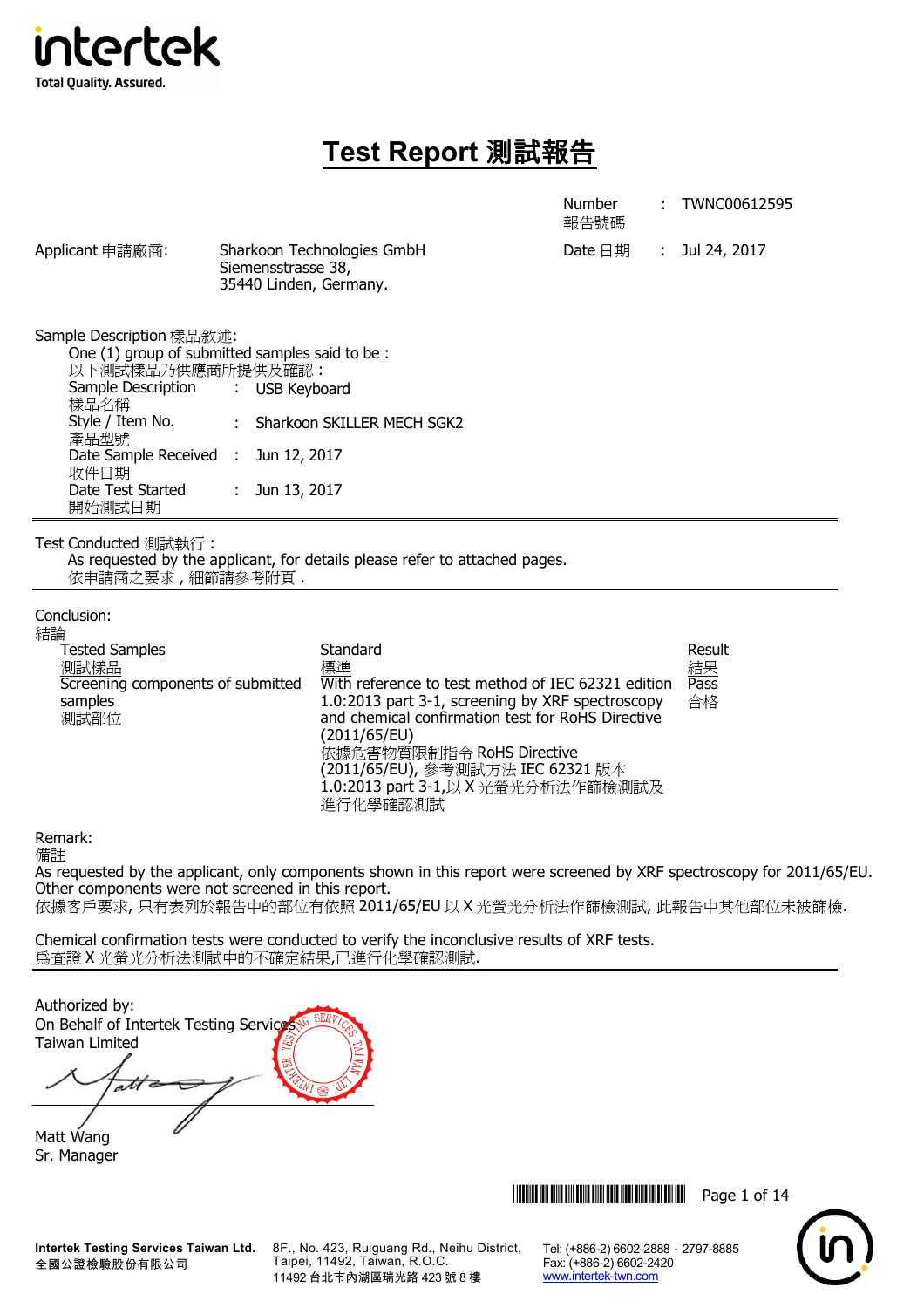

Test Conducted 測試內容 :

XRF Screening Test

X 光螢光分析法篩檢測試

Contents of cadmium (Cd), lead (Pb), mercury (Hg), chromium (Cr) and bromine (Br) were measured by XRF spectroscopy. The further wet chemical tests will be conducted if necessary. 以 X 光螢光分析法進行鎘(Cd), 鉛(Pb), 汞(Hq), 鉻(Cr)與溴(Br) 的含量篩檢測試, 必要時會以化學測試進行確認  $\circ$ 

Test Result Summary 測試結果:

|                |                                 | XRF screening  |                         | Chemical testing          |                            |                                 |
|----------------|---------------------------------|----------------|-------------------------|---------------------------|----------------------------|---------------------------------|
|                |                                 |                | X光螢光分析法篩檢測試             |                           | 化學測試                       |                                 |
|                | <b>Tested Component</b><br>測試部位 | Element<br>元素  | Result (ppm)<br>結果(ppm) | $Cr^{6+}$<br>六價鉻<br>(ppm) | Pb/Cd/Hg<br>鉛/鎘/汞<br>(ppm) | PBBs/PBDEs<br>多溴聯苯/多<br>溴聯苯醚    |
|                |                                 |                |                         |                           |                            | (ppm)                           |
|                |                                 | Cd             | <b>ND</b>               |                           |                            |                                 |
|                |                                 | $\overline{P}$ | 334                     |                           |                            |                                 |
| $\mathbf{1}$   | Black metal plate               | Hg             | <b>ND</b>               |                           | $-$                        |                                 |
|                |                                 | Cr             | <b>ND</b>               | $-$                       |                            |                                 |
|                |                                 | Br             | <b>NA</b>               |                           |                            | --<br>--                        |
|                |                                 | Cd             | <b>ND</b>               |                           | $\overline{\phantom{a}}$   |                                 |
|                |                                 | Pb             | <b>ND</b>               |                           | $- -$                      |                                 |
| $\overline{2}$ |                                 | Hg             | <b>ND</b>               |                           | $-$                        |                                 |
|                | Black/translucent plastic key   | Cr             | <b>ND</b>               | $\overline{\phantom{a}}$  |                            |                                 |
|                |                                 | Br             | <b>ND</b>               |                           |                            | $- -$<br>--                     |
|                |                                 | Cd             | <b>ND</b>               |                           | $-$                        |                                 |
|                |                                 | Pb             | <b>ND</b>               |                           | $-$                        |                                 |
|                |                                 | Hg             | <b>ND</b>               |                           | $-$                        |                                 |
| $\overline{3}$ | Black plastic bottom            | Cr             | <b>ND</b>               | $-$                       |                            |                                 |
|                |                                 | Br             | <b>ND</b>               |                           |                            | $\overline{\phantom{m}}$<br>$-$ |
|                |                                 | Cd             | <b>ND</b>               |                           | $-$                        |                                 |
|                |                                 | Pb             | 238                     |                           | $-$                        |                                 |
|                |                                 | Hg             | <b>ND</b>               |                           | $\overline{\phantom{a}}$   |                                 |
| $\overline{4}$ | Black metal screw               | Cr             | 1517                    | Negative                  |                            |                                 |
|                |                                 | Br             | <b>NA</b>               |                           |                            | $-\!$                           |
|                |                                 |                |                         |                           |                            | $-$                             |
|                |                                 | Cd             | <b>ND</b>               |                           | $- -$                      |                                 |
|                |                                 | Pb             | <b>ND</b>               |                           | $-$                        |                                 |
| 5              | Black soft plastic pad          | Hg             | <b>ND</b>               |                           | $-$                        |                                 |
|                |                                 | Cr             | <b>ND</b>               | $\overline{\phantom{a}}$  |                            |                                 |
|                |                                 | Br             | <b>ND</b>               |                           |                            | $-$<br>$-$                      |
|                |                                 |                |                         |                           |                            |                                 |

\*THJ0612595\* Page 2 of 14



**Intertek Testing Services Taiwan Ltd.** 全國公證檢驗股份有限公司

8F., No. 423, Ruiguang Rd., Neihu District, Taipei, 11492, Taiwan, R.O.C. 11492 台北市內湖區瑞光路 423 號 8 樓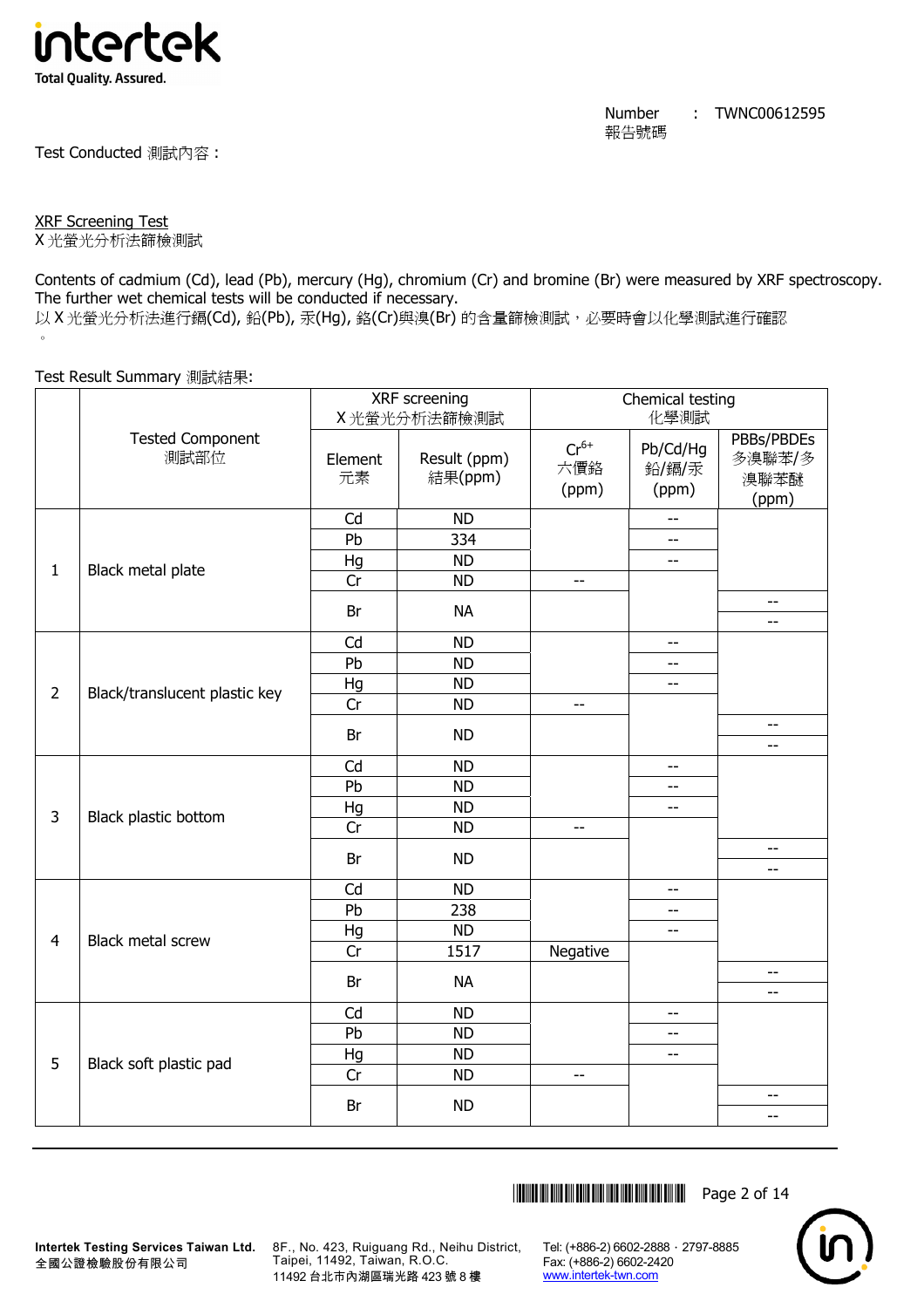

Test Conducted 測試內容 :

|                |                                 |               | XRF screening<br>X光螢光分析法篩檢測試 | Chemical testing<br>化學測試  |                            |                                       |
|----------------|---------------------------------|---------------|------------------------------|---------------------------|----------------------------|---------------------------------------|
|                | <b>Tested Component</b><br>測試部位 | Element<br>元素 | Result (ppm)<br>結果(ppm)      | $Cr^{6+}$<br>六價鉻<br>(ppm) | Pb/Cd/Hg<br>鉛/鎘/汞<br>(ppm) | PBBs/PBDEs<br>多溴聯苯/多<br>溴聯苯醚<br>(ppm) |
|                |                                 | Cd            | <b>ND</b>                    |                           | $- -$                      |                                       |
|                |                                 | Pb            | <b>ND</b>                    |                           | $-$                        |                                       |
| 6              | Black plastic feet              | Hg            | <b>ND</b>                    |                           | --                         |                                       |
|                |                                 | Cr            | <b>ND</b>                    | $-$                       |                            |                                       |
|                |                                 | Br            | <b>ND</b>                    |                           |                            | $-$<br>$-$                            |
|                |                                 | Cd            | <b>ND</b>                    |                           | $- -$                      |                                       |
|                |                                 | Pb            | <b>ND</b>                    |                           | --                         |                                       |
|                |                                 | Hg            | <b>ND</b>                    |                           | $-$                        |                                       |
| $\overline{7}$ | Black plastic cable block       | Cr            | <b>ND</b>                    | $- \, -$                  |                            |                                       |
|                |                                 | Br            | <b>ND</b>                    |                           |                            | $\overline{\phantom{m}}$<br>--        |
|                |                                 | Cd            | <b>ND</b>                    |                           | --                         |                                       |
|                |                                 | Pb            | <b>ND</b>                    |                           | --                         |                                       |
|                |                                 | Hg            | <b>ND</b>                    |                           | --                         |                                       |
| 8              | Black plastic frame             | Cr            | <b>ND</b>                    | $\overline{\phantom{a}}$  |                            |                                       |
|                |                                 |               |                              |                           |                            | $-$                                   |
|                |                                 | Br            | <b>ND</b>                    |                           |                            | --                                    |
|                |                                 | Cd            | <b>ND</b>                    |                           | --                         |                                       |
|                |                                 | Pb            | <b>ND</b>                    |                           | --                         |                                       |
| 9              | Black plastic stand             | Hg            | <b>ND</b>                    |                           | --                         |                                       |
|                |                                 | Cr            | <b>ND</b>                    | $-$                       |                            |                                       |
|                |                                 | Br            | <b>ND</b>                    |                           |                            | --<br>--                              |
|                |                                 | Cd            | <b>ND</b>                    |                           | $- -$                      |                                       |
|                |                                 | Pb            | <b>ND</b>                    |                           | --                         |                                       |
|                |                                 | Hg            | <b>ND</b>                    |                           | --                         |                                       |
| 10             | Black plastic blue key frame    | Cr            | <b>ND</b>                    | --                        |                            |                                       |
|                |                                 | Br            | <b>ND</b>                    |                           |                            | --                                    |
|                |                                 |               |                              |                           |                            | --                                    |
|                |                                 | Cd            | <b>ND</b>                    |                           | $- -$                      |                                       |
|                |                                 | Pb            | <b>ND</b>                    |                           | --                         |                                       |
| 11             | Blue plastic key                | Hg            | <b>ND</b>                    |                           | --                         |                                       |
|                |                                 | Cr            | <b>ND</b>                    | $- \, -$                  |                            |                                       |
|                |                                 | Br            | <b>ND</b>                    |                           |                            | $\overline{\phantom{a}}$<br>$-$       |
|                |                                 |               |                              |                           |                            |                                       |



**Intertek Testing Services Taiwan Ltd.** 8F., No. 423, Ruiguang Rd., Neihu District, Taipei, 11492, Taiwan, R.O.C. 11492 台北市內湖區瑞光路 423 號 8 樓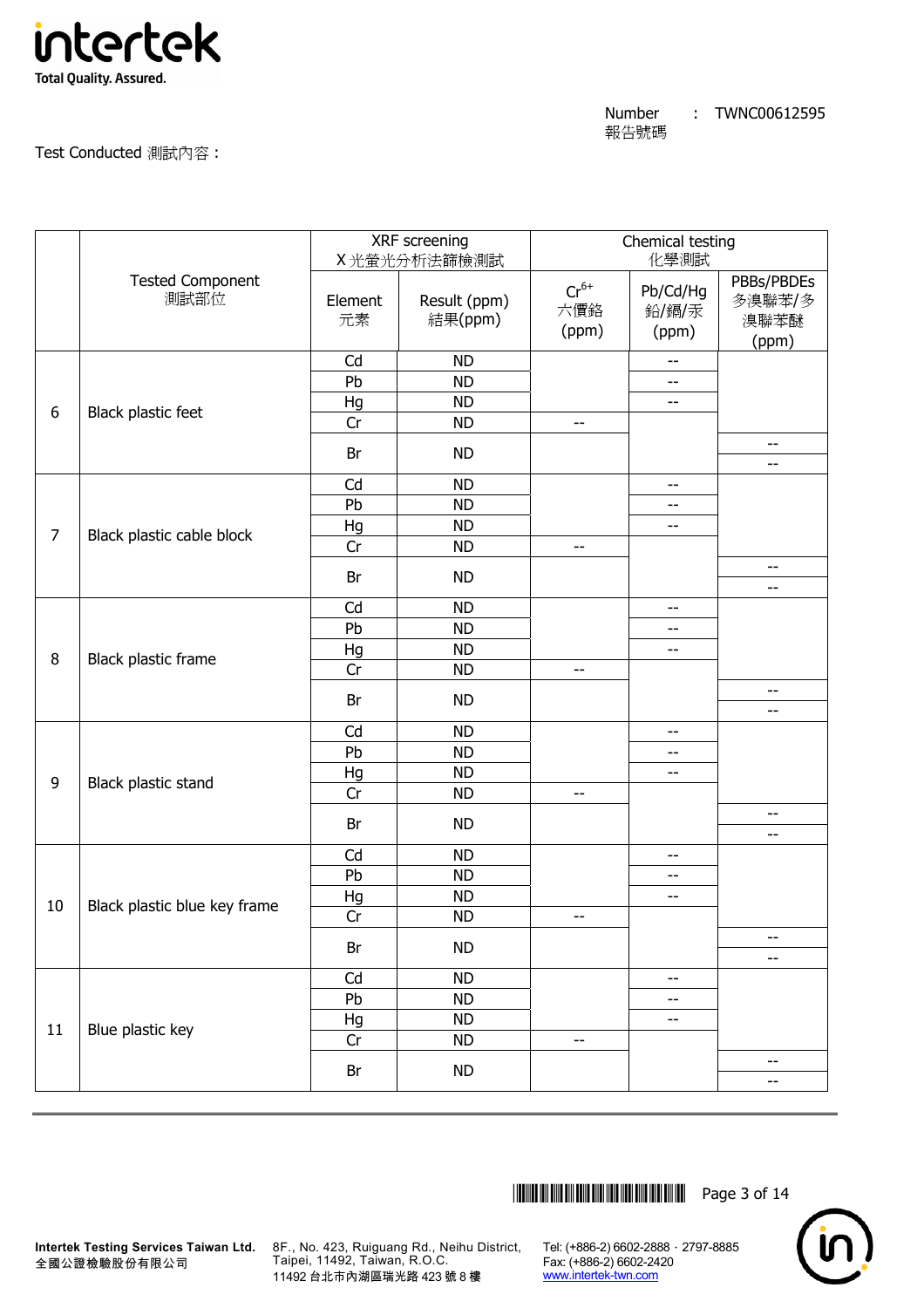

Test Conducted 測試內容 :

|    |                                 |               | XRF screening<br>X光螢光分析法篩檢測試 | Chemical testing<br>化學測試  |                            |                                       |
|----|---------------------------------|---------------|------------------------------|---------------------------|----------------------------|---------------------------------------|
|    | <b>Tested Component</b><br>測試部位 | Element<br>元素 | Result (ppm)<br>結果(ppm)      | $Cr^{6+}$<br>六價鉻<br>(ppm) | Pb/Cd/Hg<br>鉛/鎘/汞<br>(ppm) | PBBs/PBDEs<br>多溴聯苯/多<br>溴聯苯醚<br>(ppm) |
|    |                                 | Cd            | <b>ND</b>                    |                           | $-$                        |                                       |
|    |                                 | Pb            | <b>ND</b>                    |                           | $-$                        |                                       |
| 12 | Transparent plastic key frame   | Hg            | <b>ND</b>                    |                           | $-$                        |                                       |
|    |                                 | Cr            | <b>ND</b>                    | $-$                       |                            |                                       |
|    |                                 | Br            | <b>ND</b>                    |                           |                            | --<br>--                              |
|    |                                 | Cd            | <b>ND</b>                    |                           | $- -$                      |                                       |
|    |                                 | Pb            | <b>ND</b>                    |                           | $-$                        |                                       |
|    |                                 | Hg            | <b>ND</b>                    |                           | $\qquad \qquad -$          |                                       |
| 13 | Silvery metal spring            | Cr            | 148452                       | Negative                  |                            |                                       |
|    |                                 | Br            | <b>NA</b>                    |                           |                            | $\overline{\phantom{m}}$<br>$-$       |
|    |                                 | Cd            | <b>ND</b>                    |                           | --                         |                                       |
|    |                                 | Pb            | <b>ND</b>                    |                           | --                         |                                       |
|    |                                 | Hg            | <b>ND</b>                    |                           | $\qquad \qquad -$          |                                       |
| 14 | Silvery metal contact           | Cr            | <b>ND</b>                    | $\overline{\phantom{m}}$  |                            |                                       |
|    |                                 | Br            | <b>NA</b>                    |                           |                            | --                                    |
|    |                                 |               |                              |                           |                            | $-$                                   |
|    |                                 | Cd<br>Pb      | <b>ND</b>                    |                           | --                         |                                       |
|    |                                 |               | 303                          |                           | --                         |                                       |
| 15 | Coppery metal contact           | Hg            | <b>ND</b>                    |                           | $- -$                      |                                       |
|    |                                 | Cr            | <b>ND</b>                    | $-$                       |                            |                                       |
|    |                                 | Br            | <b>NA</b>                    |                           |                            | --<br>--                              |
|    |                                 | Cd            | <b>ND</b>                    |                           | $-$                        |                                       |
|    |                                 | Pb            | <b>ND</b>                    |                           | $- -$                      |                                       |
| 16 | Silvery metal support pin       | Hg            | <b>ND</b>                    |                           | $\qquad \qquad -$          |                                       |
|    |                                 | Cr            | 229                          | --                        |                            |                                       |
|    |                                 | Br            | <b>NA</b>                    |                           |                            | --<br>$-$                             |
|    |                                 | Cd            | $-$                          |                           | <b>ND</b>                  |                                       |
|    |                                 | Pb            | --                           |                           | 12                         |                                       |
|    | PCBA (key board) [The all       | Hg            | --                           |                           | <b>ND</b>                  |                                       |
| 17 | tested components were          | Cr            | --                           | <b>ND</b>                 |                            |                                       |
|    | excluded]                       | Br            | --                           |                           |                            | PBBs: ND<br>PBDEs: ND                 |
|    |                                 |               |                              |                           |                            |                                       |



**Intertek Testing Services Taiwan Ltd.** 8F., No. 423, Ruiguang Rd., Neihu District, Taipei, 11492, Taiwan, R.O.C. 11492 台北市內湖區瑞光路 423 號 8 樓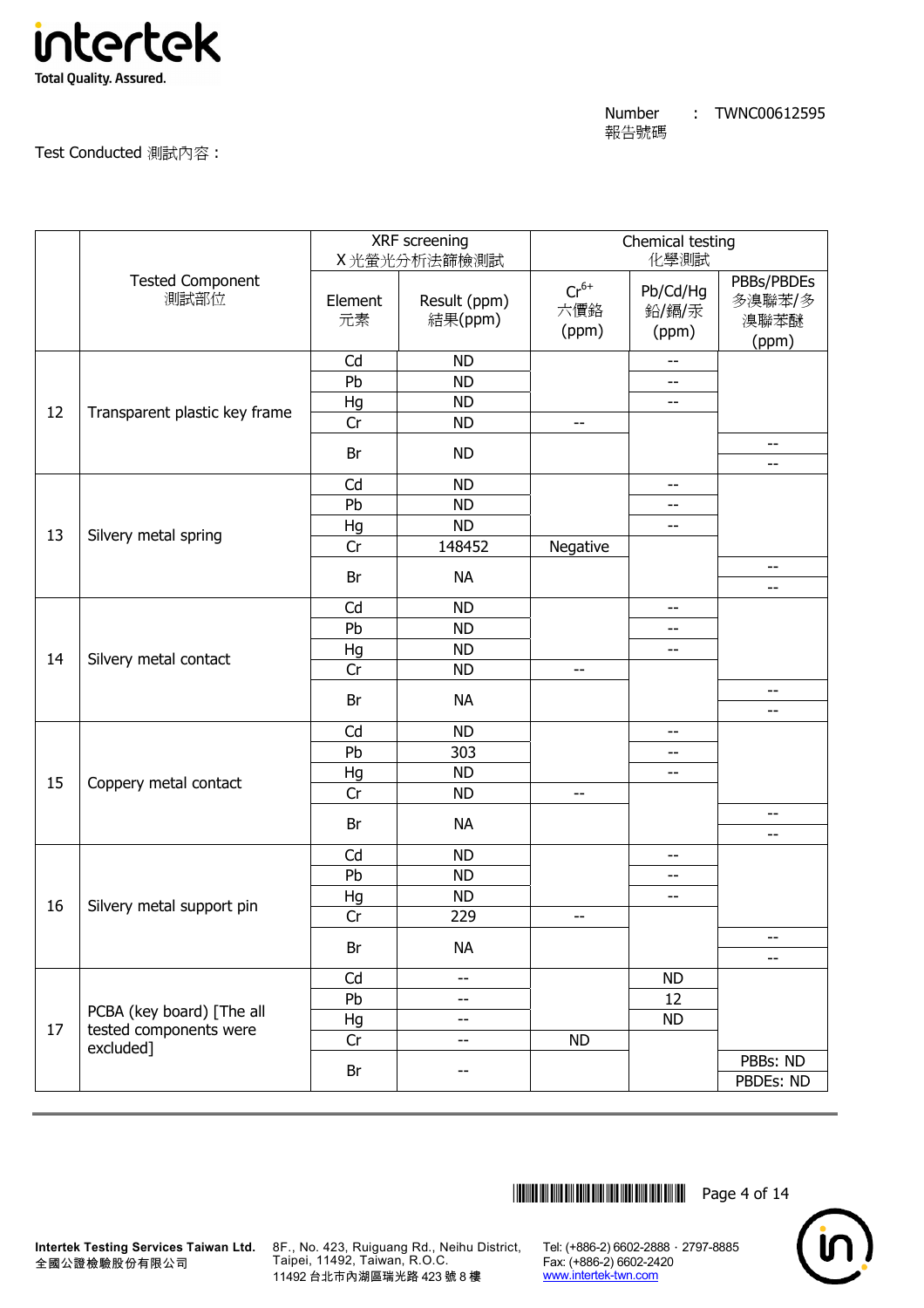

Test Conducted 測試內容 :

|    |                                 |               | XRF screening<br>X光螢光分析法篩檢測試 | Chemical testing<br>化學測試  |                            |                                       |
|----|---------------------------------|---------------|------------------------------|---------------------------|----------------------------|---------------------------------------|
|    | <b>Tested Component</b><br>測試部位 | Element<br>元素 | Result (ppm)<br>結果(ppm)      | $Cr^{6+}$<br>六價鉻<br>(ppm) | Pb/Cd/Hg<br>鉛/鎘/汞<br>(ppm) | PBBs/PBDEs<br>多溴聯苯/多<br>溴聯苯醚<br>(ppm) |
|    |                                 | Cd            | <b>ND</b>                    |                           | $-$                        |                                       |
|    |                                 | Pb            | <b>ND</b>                    |                           | --                         |                                       |
| 18 | Black foam spacer               | Hg            | <b>ND</b>                    |                           | --                         |                                       |
|    |                                 | Cr            | <b>ND</b>                    | $-$                       |                            |                                       |
|    |                                 | Br            | <b>ND</b>                    |                           |                            | $- -$<br>--                           |
|    |                                 | Cd            | <b>ND</b>                    |                           | --                         |                                       |
|    |                                 | Pb            | <b>ND</b>                    |                           | --                         |                                       |
|    | Connector - beige plastic       | Hg            | <b>ND</b>                    |                           | --                         |                                       |
| 19 | socket                          | Cr            | <b>ND</b>                    | --                        |                            |                                       |
|    |                                 |               |                              |                           |                            | PBBs: ND                              |
|    |                                 | Br            | 102498                       |                           |                            | PBDEs: ND                             |
|    |                                 | Cd            | <b>ND</b>                    |                           | --                         |                                       |
|    |                                 | Pb            | <b>ND</b>                    |                           | $-$                        |                                       |
| 20 |                                 | Hg            | <b>ND</b>                    |                           | --                         |                                       |
|    | Connector - silvery metal pin   | Cr            | <b>ND</b>                    | $-$                       |                            |                                       |
|    |                                 | Br            | <b>NA</b>                    |                           |                            | $-$<br>$-$                            |
|    |                                 | Cd            | <b>ND</b>                    |                           | --                         |                                       |
|    |                                 | Pb            | <b>ND</b>                    |                           | --                         |                                       |
|    |                                 | Hg            | <b>ND</b>                    |                           | --                         |                                       |
| 21 | LED - translucent molding part  | Cr            | <b>ND</b>                    | --                        |                            |                                       |
|    |                                 |               |                              |                           |                            | $- -$                                 |
|    |                                 | Br            | <b>ND</b>                    |                           |                            | --                                    |
|    |                                 | Cd            | <b>ND</b>                    |                           | --                         |                                       |
|    |                                 | Pb            | <b>ND</b>                    |                           | --                         |                                       |
|    | Electronic component - black    | Hg            | <b>ND</b>                    |                           | $-$                        |                                       |
| 22 | molding part                    | Cr            | <b>ND</b>                    | --                        |                            |                                       |
|    |                                 | Br            | 1556                         |                           |                            | PBBs: ND<br>PBDEs: ND                 |
|    |                                 | Cd            | <b>ND</b>                    |                           | --                         |                                       |
|    |                                 | Pb            | <b>ND</b>                    |                           | --                         |                                       |
|    |                                 | Hg            | <b>ND</b>                    |                           | --                         |                                       |
| 23 | Chip - black molding part       | Cr            | <b>ND</b>                    | --                        |                            |                                       |
|    |                                 | Br            | <b>ND</b>                    |                           |                            | --<br>--                              |
|    |                                 |               |                              |                           |                            |                                       |

\*THJ0612595\* Page 5 of 14



**Intertek Testing Services Taiwan Ltd.** 8F., No. 423, Ruiguang Rd., Neihu District, Taipei, 11492, Taiwan, R.O.C. 11492 台北市內湖區瑞光路 423 號 8 樓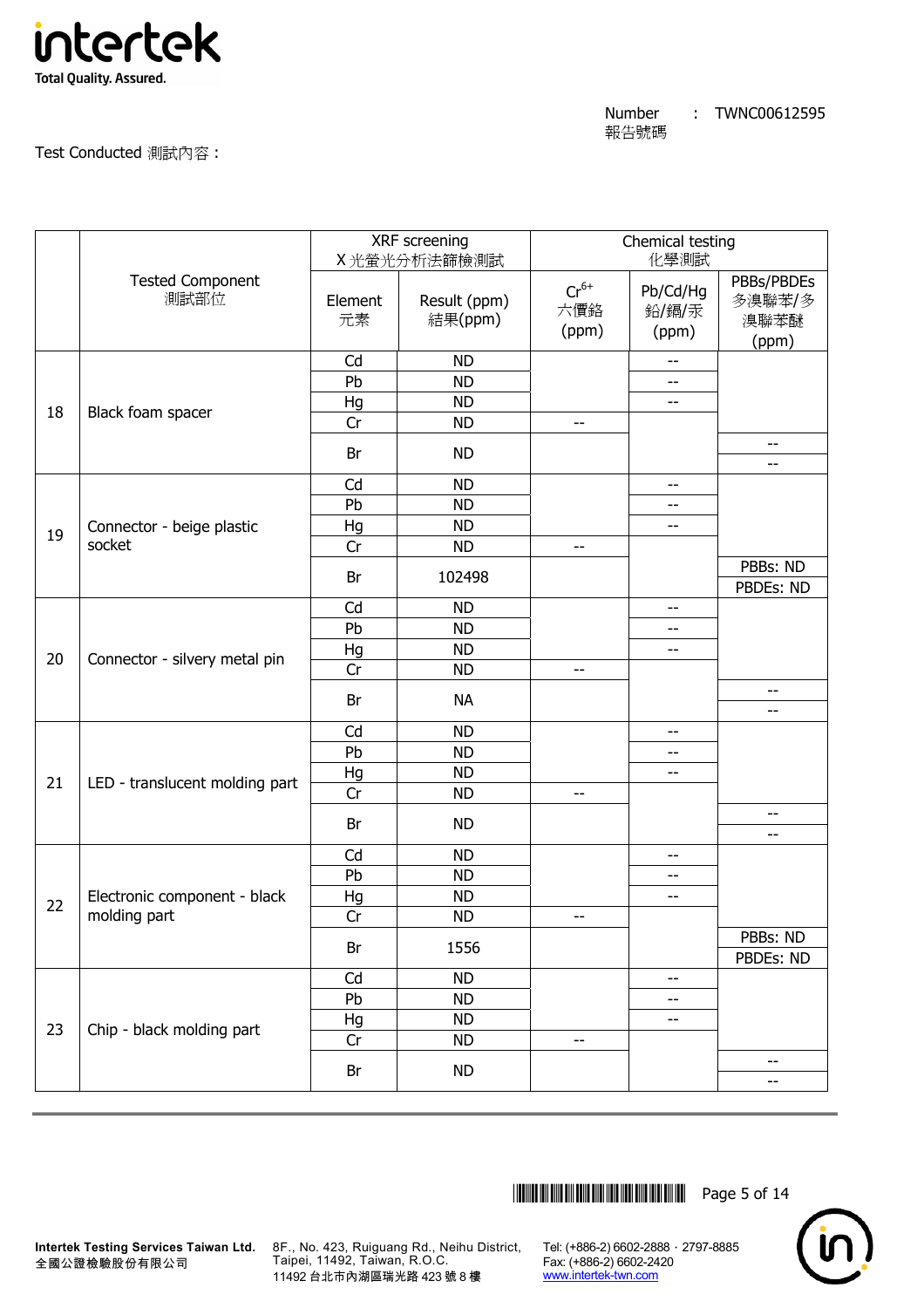

Test Conducted 測試內容 :

|    |                                 |               | XRF screening<br>X光螢光分析法篩檢測試 | Chemical testing<br>化學測試  |                            |                                       |
|----|---------------------------------|---------------|------------------------------|---------------------------|----------------------------|---------------------------------------|
|    | <b>Tested Component</b><br>測試部位 | Element<br>元素 | Result (ppm)<br>結果(ppm)      | $Cr^{6+}$<br>六價鉻<br>(ppm) | Pb/Cd/Hg<br>鉛/鎘/汞<br>(ppm) | PBBs/PBDEs<br>多溴聯苯/多<br>溴聯苯醚<br>(ppm) |
|    |                                 | Cd            | <b>ND</b>                    |                           | $- -$                      |                                       |
|    |                                 | Pb            | <b>ND</b>                    |                           | --                         |                                       |
| 24 | Chip - silvery metal pin        | Hg            | <b>ND</b>                    |                           | --                         |                                       |
|    |                                 | Cr            | <b>ND</b>                    | $\overline{\phantom{a}}$  |                            |                                       |
|    |                                 | Br            | <b>NA</b>                    |                           |                            | $ \!-$<br>--                          |
|    |                                 | Cd            | <b>ND</b>                    |                           | $\overline{\phantom{a}}$   |                                       |
|    |                                 | Pb            | <b>ND</b>                    |                           | --                         |                                       |
|    |                                 | Hg            | <b>ND</b>                    |                           | $-$                        |                                       |
| 25 | SMD - black molding part        | Cr            | <b>ND</b>                    | $-$                       |                            |                                       |
|    |                                 | Br            | <b>ND</b>                    |                           |                            | $-\!$<br>--                           |
|    |                                 | Cd            | <b>ND</b>                    |                           | --                         |                                       |
|    |                                 | Pb            | <b>ND</b>                    |                           | --                         |                                       |
|    | Connector - white plastic       | Hg            | <b>ND</b>                    |                           | --                         |                                       |
| 26 | socket                          | Cr            | <b>ND</b>                    | $- -$                     |                            |                                       |
|    |                                 | Br            | <b>ND</b>                    |                           |                            | --<br>--                              |
|    |                                 | Cd            | <b>ND</b>                    |                           | $-$                        |                                       |
|    |                                 | Pb            | 311                          |                           | --                         |                                       |
|    |                                 | Hg            | <b>ND</b>                    |                           | --                         |                                       |
| 27 | Connector - silvery metal pin   | Cr            | <b>ND</b>                    | $\overline{\phantom{a}}$  |                            |                                       |
|    |                                 | Br            | <b>NA</b>                    |                           |                            | --                                    |
|    |                                 | Cd            | <b>ND</b>                    |                           | $-$                        | $ \!-$                                |
|    |                                 | Pb            | <b>ND</b>                    |                           | $- -$                      |                                       |
|    |                                 | Hg            | <b>ND</b>                    |                           | --                         |                                       |
| 28 | White cable jacket              | Cr            | <b>ND</b>                    | $-$                       |                            |                                       |
|    |                                 | Br            | <b>ND</b>                    |                           |                            | $\overline{\phantom{m}}$              |
|    |                                 |               |                              |                           |                            | --                                    |
|    |                                 | Cd            | <b>ND</b>                    |                           | --                         |                                       |
|    |                                 | Pb            | <b>ND</b>                    |                           | --                         |                                       |
| 29 | Green cable jacket              | Hg            | <b>ND</b>                    |                           | --                         |                                       |
|    |                                 | Cr            | <b>ND</b>                    | $-$                       |                            |                                       |
|    |                                 | Br            | <b>ND</b>                    |                           |                            | $-\!$<br>$ \!-$                       |
|    |                                 |               |                              |                           |                            |                                       |



**Intertek Testing Services Taiwan Ltd.** 8F., No. 423, Ruiguang Rd., Neihu District, Taipei, 11492, Taiwan, R.O.C. 11492 台北市內湖區瑞光路 423 號 8 樓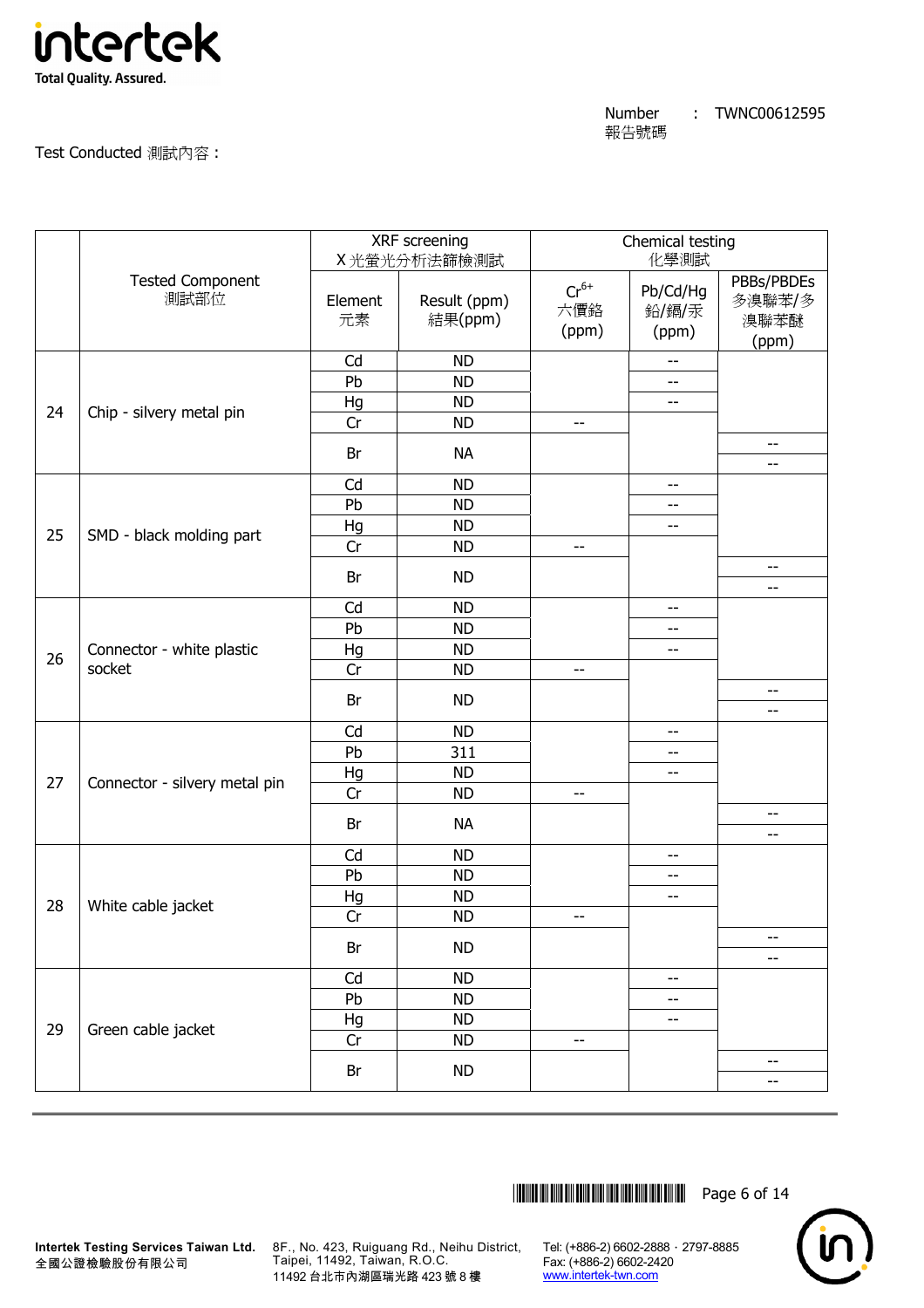

Test Conducted 測試內容 :

|    |                                 | XRF screening<br>X光螢光分析法篩檢測試 |                         | Chemical testing<br>化學測試  |                            |                                       |
|----|---------------------------------|------------------------------|-------------------------|---------------------------|----------------------------|---------------------------------------|
|    | <b>Tested Component</b><br>測試部位 | Element<br>元素                | Result (ppm)<br>結果(ppm) | $Cr^{6+}$<br>六價鉻<br>(ppm) | Pb/Cd/Hg<br>鉛/鎘/汞<br>(ppm) | PBBs/PBDEs<br>多溴聯苯/多<br>溴聯苯醚<br>(ppm) |
|    |                                 | Cd                           | <b>ND</b>               |                           | --                         |                                       |
|    |                                 | Pb                           | <b>ND</b>               |                           | --                         |                                       |
| 30 | Red cable jacket                | Hg                           | <b>ND</b>               |                           | --                         |                                       |
|    |                                 | Cr                           | <b>ND</b>               | $\overline{\phantom{a}}$  |                            |                                       |
|    |                                 | Br                           | <b>ND</b>               |                           |                            | $\overline{\phantom{m}}$<br>--        |
|    |                                 | Cd                           | <b>ND</b>               |                           | $\overline{\phantom{a}}$   |                                       |
|    |                                 | Pb                           | <b>ND</b>               |                           | --                         |                                       |
|    |                                 | Hg                           | <b>ND</b>               |                           | $-$                        |                                       |
| 31 | Black cable jacket              | Cr                           | <b>ND</b>               | $-$                       |                            |                                       |
|    |                                 | Br                           | <b>ND</b>               |                           |                            | $-\!$<br>--                           |
|    |                                 | Cd                           | <b>ND</b>               |                           | --                         |                                       |
|    |                                 | Pb                           | <b>ND</b>               |                           | --                         |                                       |
|    |                                 | Hg                           | <b>ND</b>               |                           | --                         |                                       |
| 32 | Silvery metal wire              | Cr                           | <b>ND</b>               | $- -$                     |                            |                                       |
|    |                                 |                              |                         |                           |                            | $-$                                   |
|    |                                 | Br                           | <b>NA</b>               |                           |                            | --                                    |
|    |                                 | Cd                           | <b>ND</b>               |                           | $-$                        |                                       |
|    |                                 | Pb                           | <b>ND</b>               |                           | --                         |                                       |
|    |                                 | Hg                           | <b>ND</b>               |                           | --                         |                                       |
| 33 | Black heat shrink tube          | Cr                           | <b>ND</b>               | $\overline{\phantom{a}}$  |                            |                                       |
|    |                                 | Br                           | <b>ND</b>               |                           |                            | --<br>$-$                             |
|    |                                 | Cd                           | <b>ND</b>               |                           | $-$                        |                                       |
|    |                                 | Pb                           | <b>ND</b>               |                           | --                         |                                       |
|    |                                 | Hg                           | <b>ND</b>               |                           | --                         |                                       |
| 34 | Black heat shrink tube          | Cr                           | <b>ND</b>               | $-$                       |                            |                                       |
|    |                                 |                              |                         |                           |                            | $\overline{\phantom{m}}$              |
|    |                                 | Br                           | <b>ND</b>               |                           |                            | --                                    |
|    |                                 | Cd                           | <b>ND</b>               |                           | --                         |                                       |
|    |                                 | Pb                           | <b>ND</b>               |                           | --                         |                                       |
| 35 | Black plastic core housing      | Hg                           | <b>ND</b>               |                           | --                         |                                       |
|    |                                 | Cr                           | <b>ND</b>               | $-$                       |                            |                                       |
|    |                                 | Br                           | <b>ND</b>               |                           |                            | $- -$<br>$ \!-$                       |
|    |                                 |                              |                         |                           |                            |                                       |



**Intertek Testing Services Taiwan Ltd.** 8F., No. 423, Ruiguang Rd., Neihu District, Taipei, 11492, Taiwan, R.O.C. 11492 台北市內湖區瑞光路 423 號 8 樓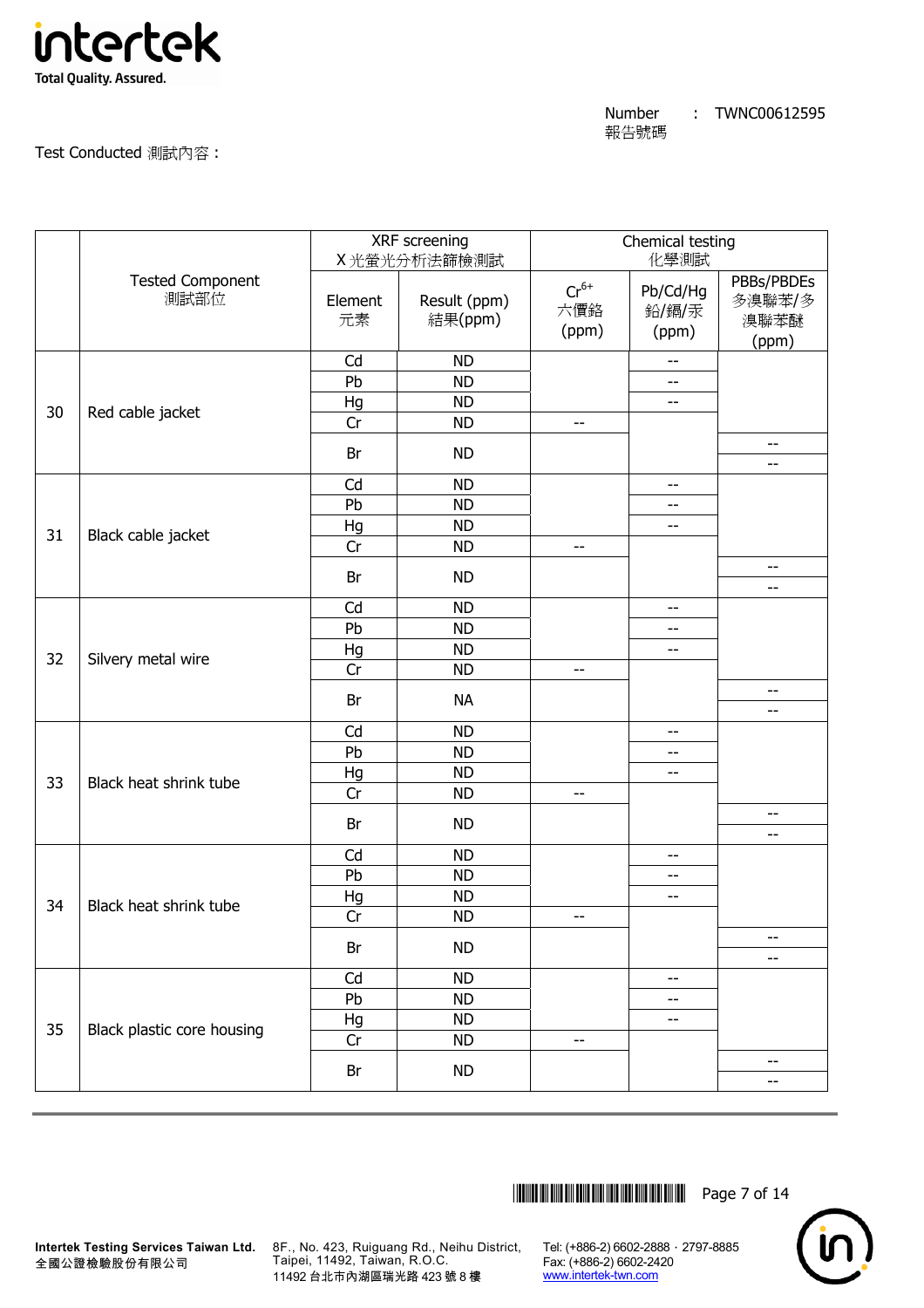

Test Conducted 測試內容 :

|    |                                        |               | XRF screening<br>X光螢光分析法篩檢測試 | Chemical testing<br>化學測試  |                            |                                       |
|----|----------------------------------------|---------------|------------------------------|---------------------------|----------------------------|---------------------------------------|
|    | <b>Tested Component</b><br>測試部位        | Element<br>元素 | Result (ppm)<br>結果(ppm)      | $Cr^{6+}$<br>六價鉻<br>(ppm) | Pb/Cd/Hg<br>鉛/鎘/汞<br>(ppm) | PBBs/PBDEs<br>多溴聯苯/多<br>溴聯苯醚<br>(ppm) |
|    |                                        | Cd            | <b>ND</b>                    |                           | --                         |                                       |
|    |                                        | Pb            | <b>ND</b>                    |                           | $-$                        |                                       |
| 36 | Black core ring                        | Hg            | <b>ND</b>                    |                           | --                         |                                       |
|    |                                        | Cr            | <b>ND</b>                    | $-$                       |                            |                                       |
|    |                                        | Br            | <b>NA</b>                    |                           |                            | $-$<br>$\overline{\phantom{m}}$       |
|    |                                        | Cd            | <b>ND</b>                    |                           | --                         |                                       |
|    |                                        | Pb            | <b>ND</b>                    |                           | --                         |                                       |
|    |                                        | Hg            | <b>ND</b>                    |                           | --                         |                                       |
| 37 | Black fabric cable insulator           | Cr            | <b>ND</b>                    | $\overline{\phantom{m}}$  |                            |                                       |
|    |                                        | Br            | <b>ND</b>                    |                           |                            | $\overline{\phantom{a}}$<br>$-$       |
|    |                                        | Cd            | <b>ND</b>                    |                           | --                         |                                       |
|    |                                        | Pb            | <b>ND</b>                    |                           | --                         |                                       |
|    |                                        | Hg            | <b>ND</b>                    |                           | --                         |                                       |
| 38 | Black plastic cable insulator          | Cr            | <b>ND</b>                    | $\overline{\phantom{m}}$  |                            |                                       |
|    |                                        |               |                              |                           |                            | $-$                                   |
|    |                                        | Br            | <b>ND</b>                    |                           |                            | $\overline{\phantom{m}}$              |
|    |                                        | Cd            | <b>ND</b>                    |                           | --                         |                                       |
|    |                                        | Pb            | <b>ND</b>                    |                           | --                         |                                       |
| 39 | Translucent plastic side of            | Hg            | <b>ND</b>                    |                           | --                         |                                       |
|    | Velcro                                 | Cr            | <b>ND</b>                    | $\overline{\phantom{m}}$  |                            |                                       |
|    |                                        | Br            | <b>ND</b>                    |                           |                            | --<br>--                              |
|    |                                        | Cd            | <b>ND</b>                    |                           | --                         |                                       |
|    |                                        | Pb            | <b>ND</b>                    |                           | --                         |                                       |
|    |                                        | Hg            | <b>ND</b>                    |                           | --                         |                                       |
| 40 | Black fabric pile side of Velcro       | Cr            | <b>ND</b>                    | --                        |                            |                                       |
|    |                                        | Br            | <b>ND</b>                    |                           |                            | --                                    |
|    |                                        |               |                              |                           |                            | $-$                                   |
|    |                                        | Cd            | <b>ND</b>                    |                           | --                         |                                       |
|    |                                        | Pb            | <b>ND</b>                    |                           | --                         |                                       |
| 41 | USB plug - black strain relief<br>hood | Hg            | <b>ND</b>                    |                           | --                         |                                       |
|    |                                        | Cr            | <b>ND</b>                    | $-$                       |                            | --                                    |
|    |                                        | Br            | <b>ND</b>                    |                           |                            | --                                    |



**Intertek Testing Services Taiwan Ltd.** 8F., No. 423, Ruiguang Rd., Neihu District, Taipei, 11492, Taiwan, R.O.C. 11492 台北市內湖區瑞光路 423 號 8 樓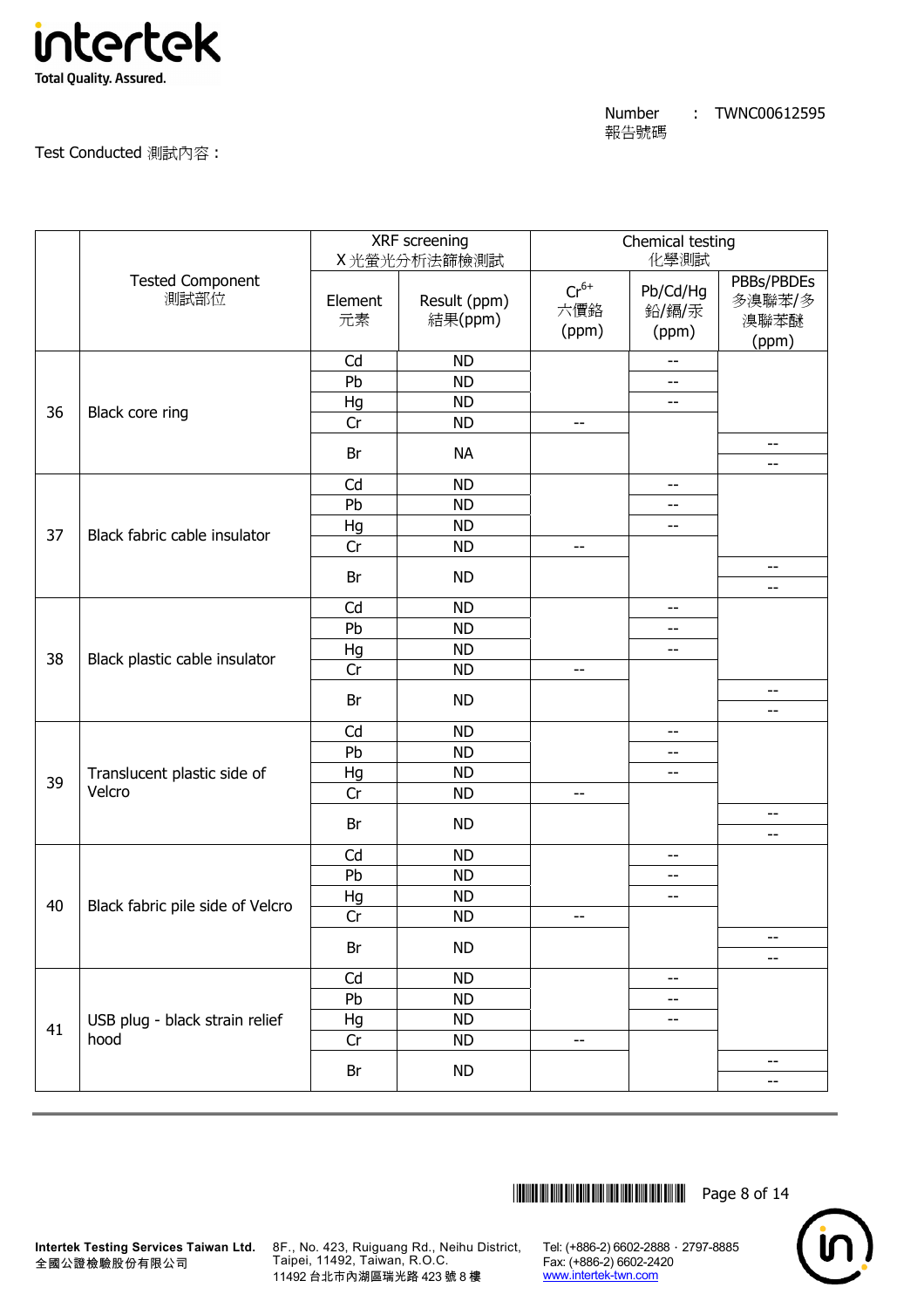

| Number | TWNC00612595 |
|--------|--------------|
| 報告號碼   |              |

# Test Conducted 測試內容 :

|    |                                 |               | XRF screening<br>X光螢光分析法篩檢測試 |                           | Chemical testing<br>化學測試   |                                       |  |
|----|---------------------------------|---------------|------------------------------|---------------------------|----------------------------|---------------------------------------|--|
|    | <b>Tested Component</b><br>測試部位 | Element<br>元素 | Result (ppm)<br>結果(ppm)      | $Cr^{6+}$<br>六價鉻<br>(ppm) | Pb/Cd/Hg<br>鉛/鎘/汞<br>(ppm) | PBBs/PBDEs<br>多溴聯苯/多<br>溴聯苯醚<br>(ppm) |  |
|    |                                 | Cd            | <b>ND</b>                    |                           | $-$                        |                                       |  |
|    |                                 | Pb            | <b>ND</b>                    |                           | --                         |                                       |  |
| 42 | USB plug - golden metal frame   | Hg            | <b>ND</b>                    |                           | --                         |                                       |  |
|    |                                 | Cr            | <b>ND</b>                    | $-$                       |                            |                                       |  |
|    |                                 | Br            | <b>NA</b>                    |                           |                            | --                                    |  |
|    |                                 |               |                              |                           |                            | $\overline{\phantom{a}}$              |  |
|    |                                 | Cd            | <b>ND</b>                    |                           | --                         |                                       |  |
|    |                                 | Pb            | <b>ND</b>                    |                           | --                         |                                       |  |
| 43 | USB plug - white plastic socket | Hg            | <b>ND</b>                    |                           | --                         |                                       |  |
|    |                                 | Cr            | <b>ND</b>                    | $-$                       |                            |                                       |  |
|    |                                 | Br            | 8777                         |                           |                            | PBBs: ND                              |  |
|    |                                 |               |                              |                           |                            | PBDEs: ND                             |  |
|    |                                 | Cd            | <b>ND</b>                    |                           | --                         |                                       |  |
|    |                                 | Pb            | <b>ND</b>                    |                           | --                         |                                       |  |
| 44 | USB plug - silvery/golden       | Hg            | <b>ND</b>                    |                           | --                         |                                       |  |
|    | metal pin                       | Cr            | <b>ND</b>                    | $-$                       |                            |                                       |  |
|    |                                 | Br            | <b>NA</b>                    |                           |                            | --<br>--                              |  |

Remarks: 備註

ppm = Parts per million = mg/kg

百萬分之一 = 毫克/公斤

ND = Not detected and pass, the screened sample is found to be under detection limit of table II. 未檢測出且合格, 測試部位的結果低於表格 II 中的偵測極限

- $NA$  = Not applicable
	- 不適用
	- = Not tested 未檢測
- Negative  $=$  A negative test result indicated positive observation was not found at the time of test. When the spot test showed a negative result, the boiling water extraction procedure shall be used to verify the result. A negative test result indicated positive observation was not found at the time of test. 此陰性結果顯示樣品在分析過程中無發現任何陽性現象的存在。若點測試的結果為陰性,
	- 應以沸水萃取法查證結果。
- As per applicant's request, the Chromium VI ( $Cr<sup>6+</sup>$ ) content of metal material was conducted spot test only.
- 依據客戶要求,金屬材質的部位僅以點測試測量六價鉻含量。
- PCB assembly was ground and randomly selected for test.

印刷電路板經粉碎及隨機均勻取樣後進行測試。

Responsibility of Chemist 分析人員 : Pelny Hsiao/ Vita Fu

Date Sample Received 樣品收件日期 : Jun 12, 2017 Test Period 樣品測試期間 : Jun 13, 2017 to Jun 27, 2017

**THEFT THEFT IN THE THEFT THE TELL Page 9 of 14** 



8F., No. 423, Ruiguang Rd., Neihu District, Taipei, 11492, Taiwan, R.O.C. 11492 台北市內湖區瑞光路 423 號 8 樓

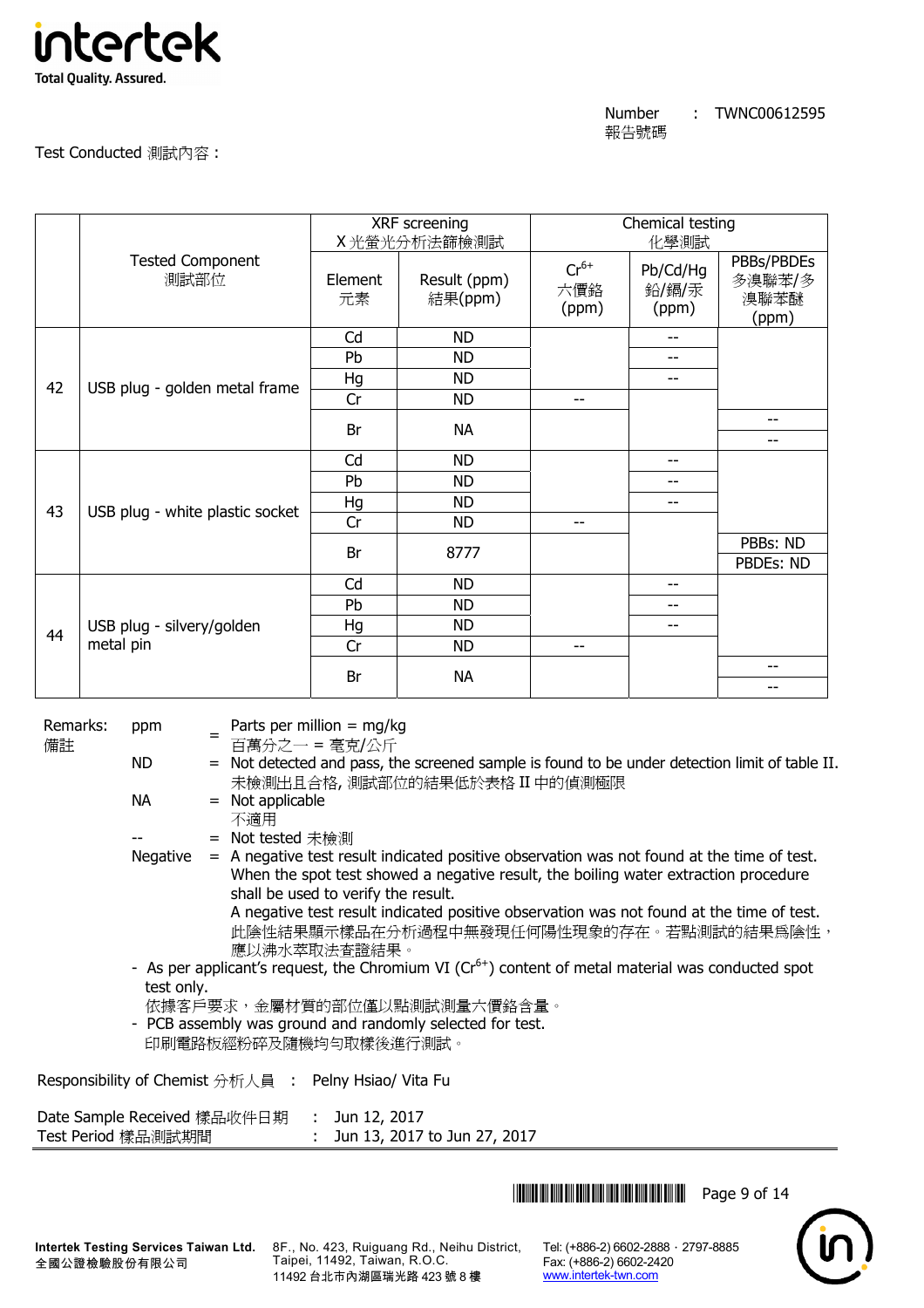

Test Conducted 測試內容 :

# Table I: XRF screening limits in mg/kg for regulated elements in various materials. 表格 I: X 光螢光分析法在不同材質中對不同元素的篩檢極限(mg/kg)

|         | 3010 ** ^ 儿虫儿儿 #11411 + 1742 只 + 丸 + 17/U示HJ删W全队 ***97 |                                |                                |  |  |  |  |  |  |
|---------|--------------------------------------------------------|--------------------------------|--------------------------------|--|--|--|--|--|--|
| Element | <b>Polymer Materials</b>                               | <b>Metallic Materials</b>      | <b>Composite Materials</b>     |  |  |  |  |  |  |
| 元素      | 聚合物材質                                                  | 金屬材質                           | 複合性材質                          |  |  |  |  |  |  |
| 鎘 (Cd)  | $BL \le 70 < X < 130 \le OL$                           | $BL \le 70 < X < 130 \le OL$   | $BL \le 70 < X < 150 \le OL$   |  |  |  |  |  |  |
| 鉛(Pb)   | $BL \le 700 < X < 1300 \le OL$                         | $BL \le 700 < X < 1300 \le OL$ | $BL \le 500 < X < 1500 \le OL$ |  |  |  |  |  |  |
| 汞 (Hg)  | $BL \le 700 < X < 1300 \le OL$                         | $BL \le 700 < X < 1300 \le OL$ | $BL \le 500 < X < 1500 \le OL$ |  |  |  |  |  |  |
| 銘 (Cr)  | $BL \le 700 < X$                                       | $BL \le 700 < X$               | $BL \le 500 < X$               |  |  |  |  |  |  |
| 溴(Br)   | $BL \leq 300 < X$                                      | Not Applicable<br>不適用          | $BL \le 250 < X$               |  |  |  |  |  |  |

| Remarks: | mg/kg | $=$ | Milligram per kilogram $=$ ppm |
|----------|-------|-----|--------------------------------|
| 備註       |       |     | 百萬分之一 = 毫克/公斤                  |
|          | BL    | $=$ | <b>Below Limit</b>             |
|          |       |     | 低於極限                           |
|          | X     | $=$ | Inconclusive result            |
|          |       |     | 不確定的結果                         |
|          | ΩL    | $=$ | Over Limit                     |
|          |       |     | 高於極限                           |

Table II: Estimated detection limits in mg/kg for regulated elements in various matrices.

# 表格 II:不同元素在不同材質中的偵測極限(/mg/kg)

| Element | <b>Polymer Materials</b> | <b>Metallic Materials</b> | <b>Composite Materials</b> |
|---------|--------------------------|---------------------------|----------------------------|
| 元素      | 聚合物材質                    | 金屬材質                      | 複合性材質                      |
| 鎘 (Cd)  | 50                       | 70                        | 70                         |
| 鉛(Pb)   | 100                      | 200                       | 200                        |
| 汞(Hg)   | 100                      | 200                       | 200                        |
| 銘 (Cr)  | 100                      | 200                       | 200                        |
| 溴(Br)   | 200                      | Not Applicable<br>不適用     | 200                        |

# Disclaimers:

聲明

The numerical test data of this XRF screening report is for reference purposes only due to the data variation incurred from various factors as described in next paragraph. The applicant shall make its/his/her own judgment as to whether the information provided in this XRF screening report is sufficient for its/his/her purposes.

此 X 光螢光分析法篩檢報告僅作為參考之用, 因測試結果會受到多種因素的影響, 細節於下個段落中說明。 申請者應自行評估本報告中所提供的資訊是否符合其申請目的。

The results shown in this XRF screening report will differ based on various factors, including but not limited to, the sample size, thickness, area, surface flatness, equipment parameters and matrix effect (e.g. plastic, rubber, metal, glass, ceramic etc.). Further wet chemical pre-treatment with relevant chemical equipment analysis are required to obtain quantitative data.

X 光螢光分析法篩檢的結果會受到很多因素影響,包含但不限於樣品的大小,厚度,面積,表面平整度,設備參數,與基質效應 (舉 例:塑膠,橡膠,金屬,陶瓷等), 需要進一步的化學前處理及相對應的化學分析設備以得到定量的數據。





8F., No. 423, Ruiguang Rd., Neihu District, Taipei, 11492, Taiwan, R.O.C. 11492 台北市內湖區瑞光路 423 號 8 樓

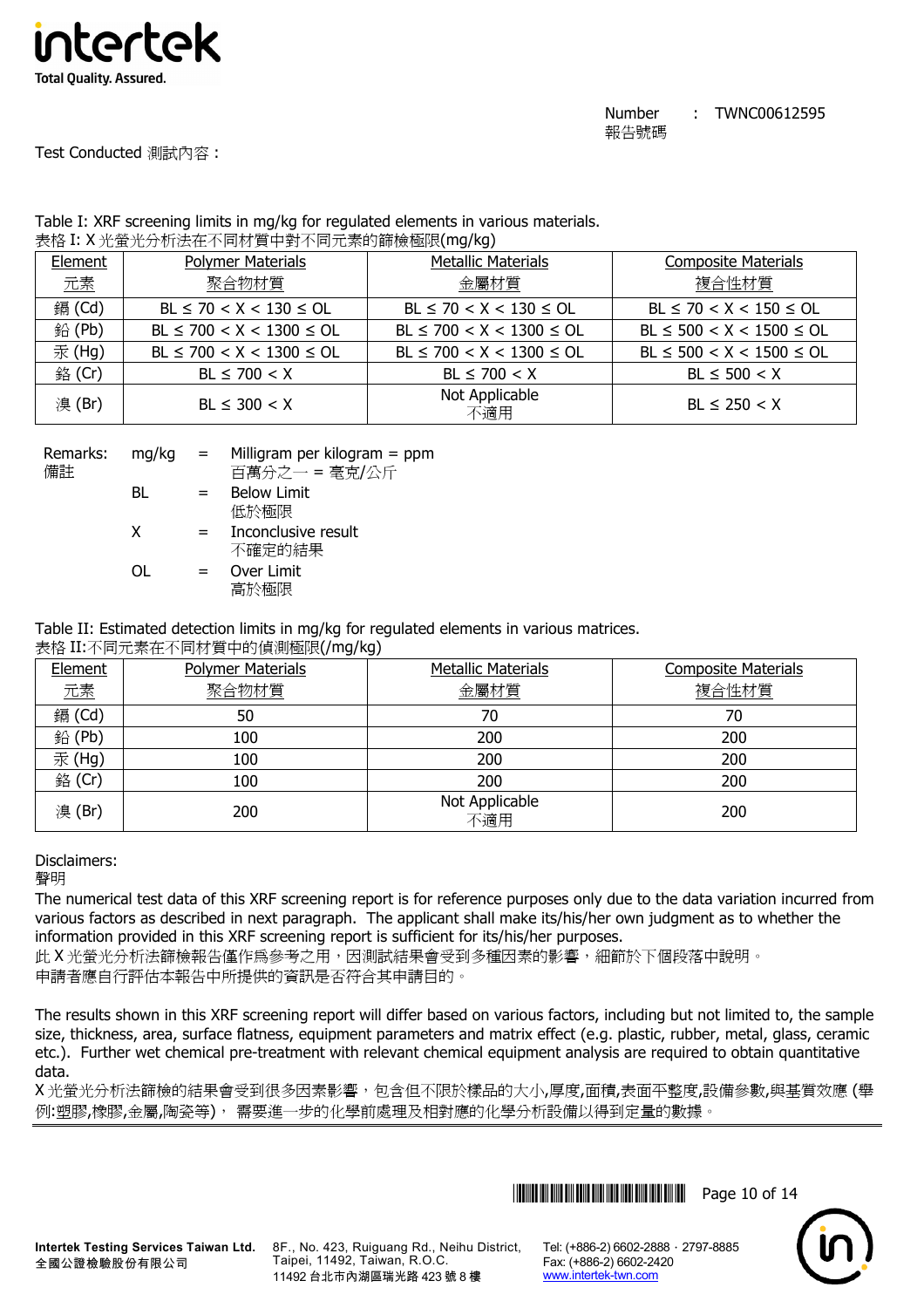

Test Conducted 測試內容 :

Chemical Test Method 化學測試方法

| Test Item                                                           | <b>Test Method</b>                                                                                                                                                                                                 | <b>Reporting Limit</b> |
|---------------------------------------------------------------------|--------------------------------------------------------------------------------------------------------------------------------------------------------------------------------------------------------------------|------------------------|
| 測試項目                                                                | 測試方法                                                                                                                                                                                                               | 報告極限                   |
| Cadmium (Cd) Content<br>鎘含量                                         | With reference to IEC 62321-5: 2013, by microwave or acid<br>digestion and determined by ICP-OES.<br>參考 IEC 62321-5: 2013, 以微波或酸液消化法消化樣品並用<br>感應耦合電漿原子發射光譜儀分析。                                                     | 2 ppm                  |
| Lead (Pb) Content<br>鉛含量                                            | With reference to IEC 62321-5: 2013, by microwave or acid<br>digestion and determined by ICP-OES.<br>參考 IEC 62321-5: 2013, 以微波或酸液消化法消化樣品並用<br>感應耦合電漿原子發射光譜儀分析。                                                     | 2 ppm                  |
| Mercury (Hg) Content<br>汞含量                                         | With reference to IEC 62321-4: 2013, by microwave or acid<br>digestion and determined by ICP-OES.<br>參考 IEC 62321-4: 2013, 以微波或酸液消化法消化樣品並用<br>感應耦合電漿原子發射光譜儀分析。                                                     | 2 ppm                  |
| Chromium VI (Cr <sup>6+</sup> ) Content<br>六價鉻含量<br>(for non-metal) | With reference to IEC 62321: 2008, by alkaline digestion and<br>determined by UV-Vis Spectrophotometer.<br>參考 IEC 62321:2008,以鹼液消化並用紫外光-可見光分光光<br>度計分析。                                                            | 1 ppm                  |
| Chromium VI (Cr <sup>6+</sup> ) Content<br>六價鉻含量<br>(for metal)     | With reference to IEC 62321: 2008, by spot test.<br>參考 IEC 62321:2008 第一版附錄 B, 以點測試法分析。                                                                                                                            | 1 ppm                  |
| Polybrominated Biphenyls (PBBs)<br>多溴聯苯                             | With reference to IEC 62321-6: 2015, by solvent extraction<br>and determined by GC-MS and further HPLC-DAD<br>confirmation when necessary.<br>參考 IEC 62321-6: 2015, 以溶劑萃取並用氣相層析質譜儀分<br>析,必要時會以高效液相層析儀光二極體陣列偵測儀進行確認 | 5 ppm                  |
| Polybrominated Diphenyl Ethers<br>(PBDEs) 多溴聯苯醚                     | With reference to IEC 62321-6: 2015, by solvent extraction<br>and determined by GC-MS and further HPLC-DAD<br>confirmation when necessary.<br>參考 IEC 62321-6: 2015, 以溶劑萃取並用氣相層析質譜儀分<br>析,必要時會以高效液相層析儀光二極體陣列偵測儀進行確認 | 5 ppm                  |

Remark : Reporting Limit = Quantitation limit of analyte in sample 測試樣品之定量偵測極限 備註

8F., No. 423, Ruiguang Rd., Neihu District, Taipei, 11492, Taiwan, R.O.C. 11492 台北市內湖區瑞光路 423 號 8 樓

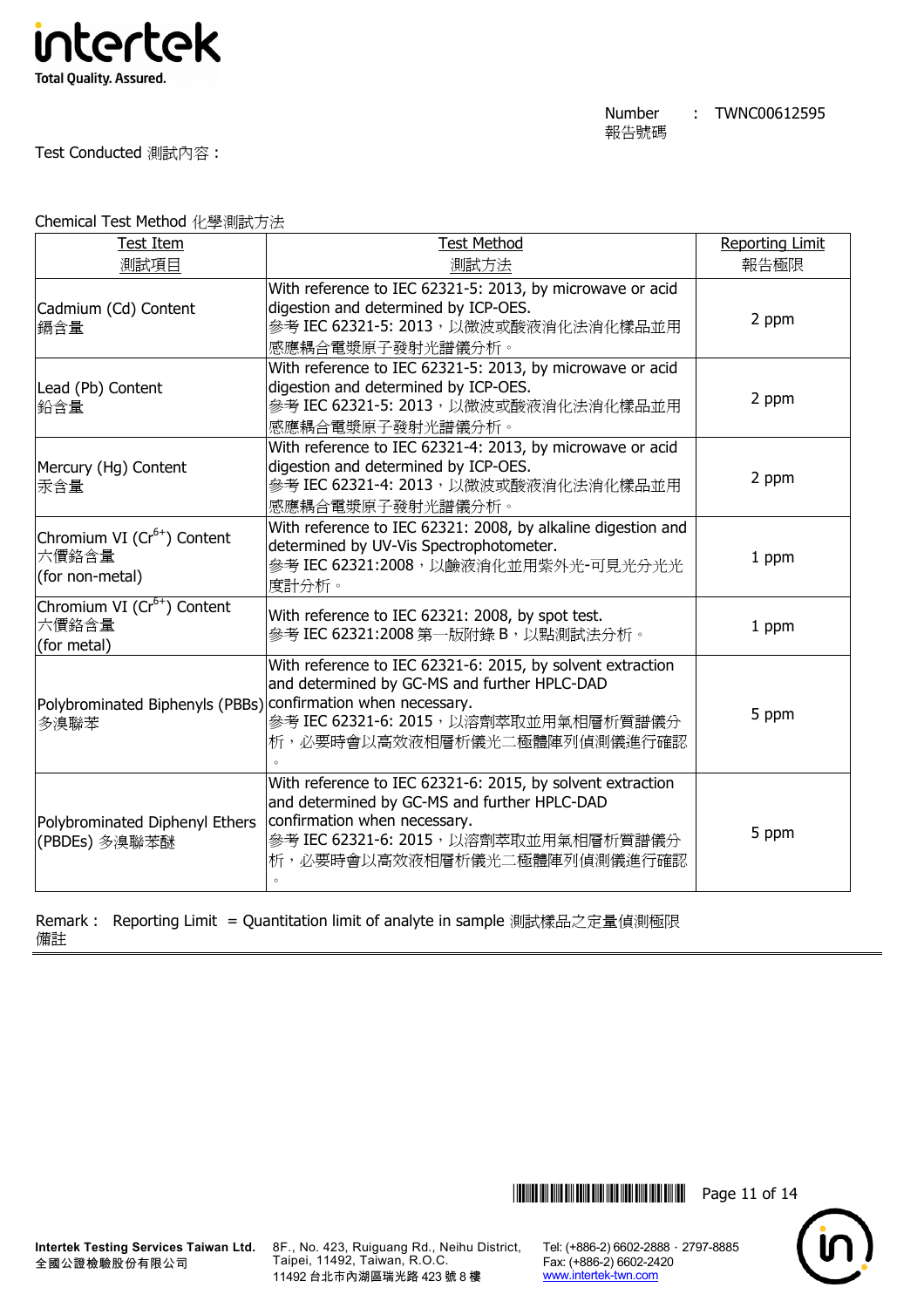

Test Conducted 測試內容 :

### RoHS Limit RoHS 限值

| Restricted Substances 限用物質                    | Limits 限值         |
|-----------------------------------------------|-------------------|
| Cadmium (Cd) content 鎘含量                      | $0.01\%$ (100ppm) |
| Lead (Pb) content 鉛含量                         | $0.1\%$ (1000ppm) |
| Mercury (Hg) content 汞含量                      | $0.1\%$ (1000ppm) |
| Chromium VI (Cr <sup>6+</sup> ) content 六價鉻含量 | $0.1\%$ (1000ppm) |
| Polybrominated Biphenyls (PBBs) 多溴聯苯          | $0.1\%$ (1000ppm) |
| Polybrominated Diphenyl Ethers (PBDEs) 多溴聯苯醚  | $0.1\%$ (1000ppm) |

The limits were quoted from Annex II of 2011/65/EU for homogeneous material.

本限值是依據歐盟指令 2011/65/EU 附錄二針對均質材質所訂定。



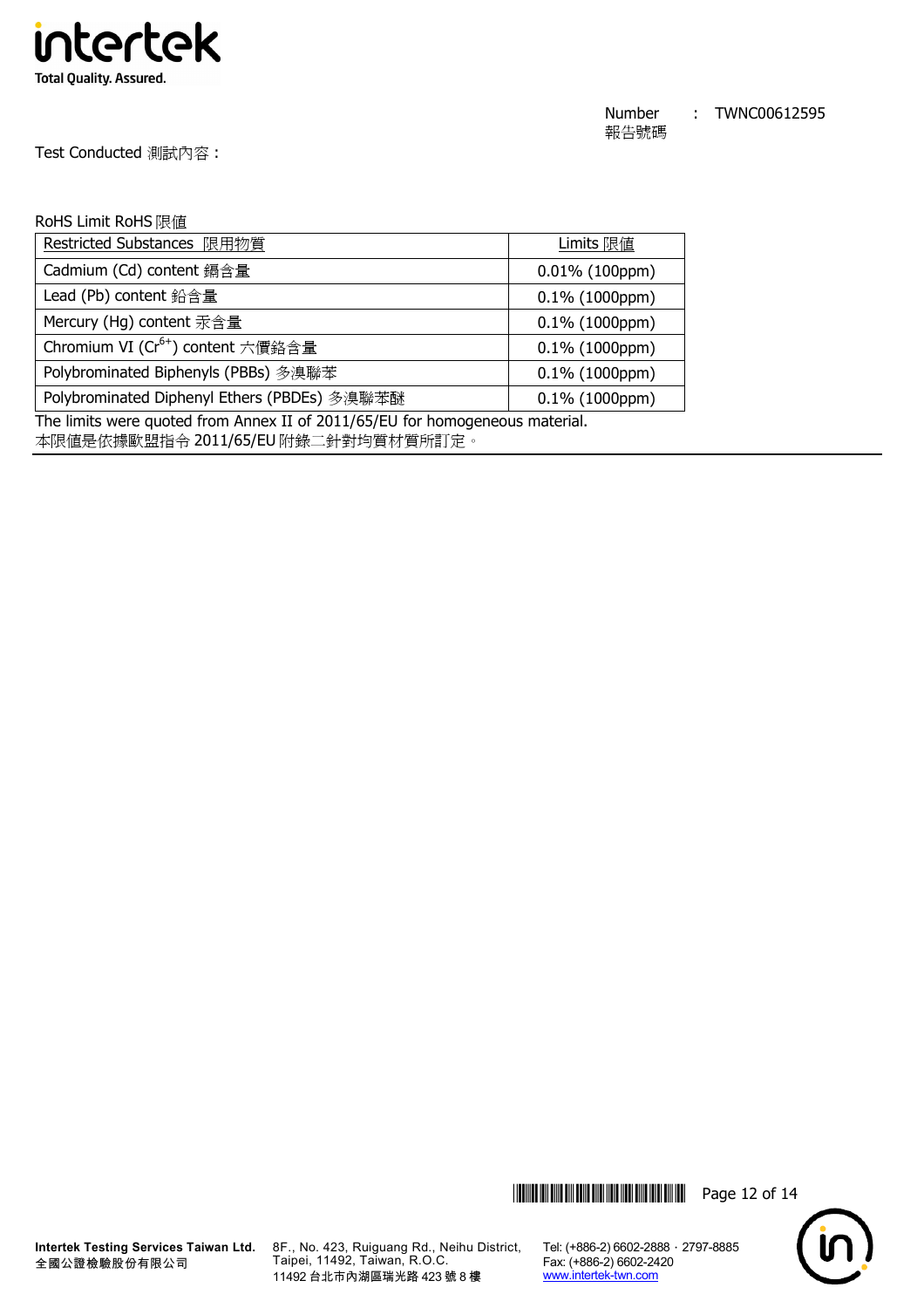



\*THJ0612595\* Page 13 of 14



**Intertek Testing Services Taiwan Ltd.** 全國公證檢驗股份有限公司

8F., No. 423, Ruiguang Rd., Neihu District, Taipei, 11492, Taiwan, R.O.C. 11492 台北市內湖區瑞光路 423 號 8 樓